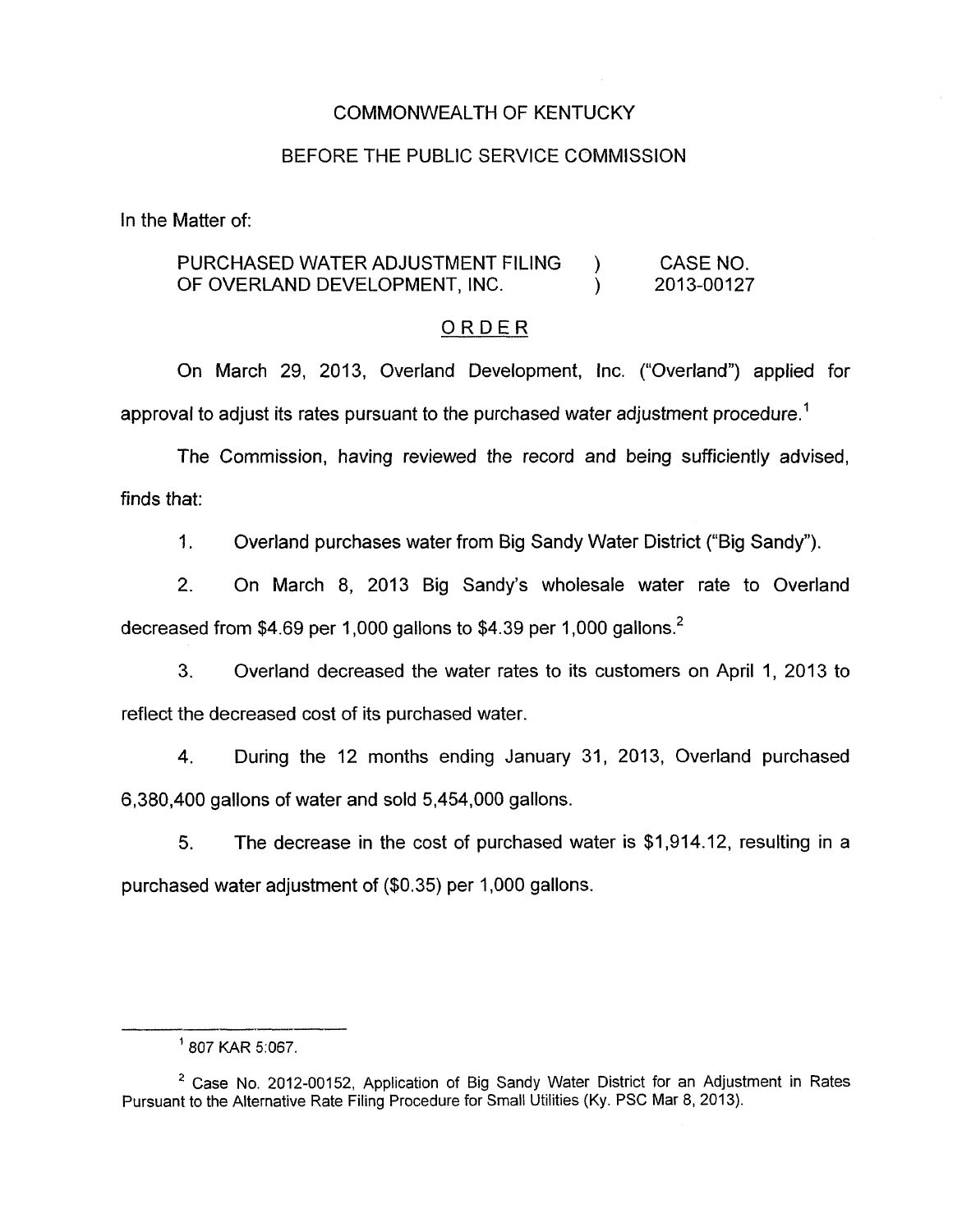6. The purchased water adjustment of (\$0.35) per 1,000 gallons, as calculated in Appendix A to this Order, is fair, just, and reasonable and should be approved.

7. and reasonable. Overland's proposed rates, which are set forth in Appendix 6, are fair, just,

IT IS THEREFORE ORDERED that:

1. Overland's proposed water adjustment of (\$0.35) per 1,000 gallons is approved for water service rendered on and after April 1, 2013.

2. Overland's proposed rates are approved.

3. as filed. Overland's proposed tariff sheet submitted with its application is approved

By the Commission



**ATTEST** Executive Director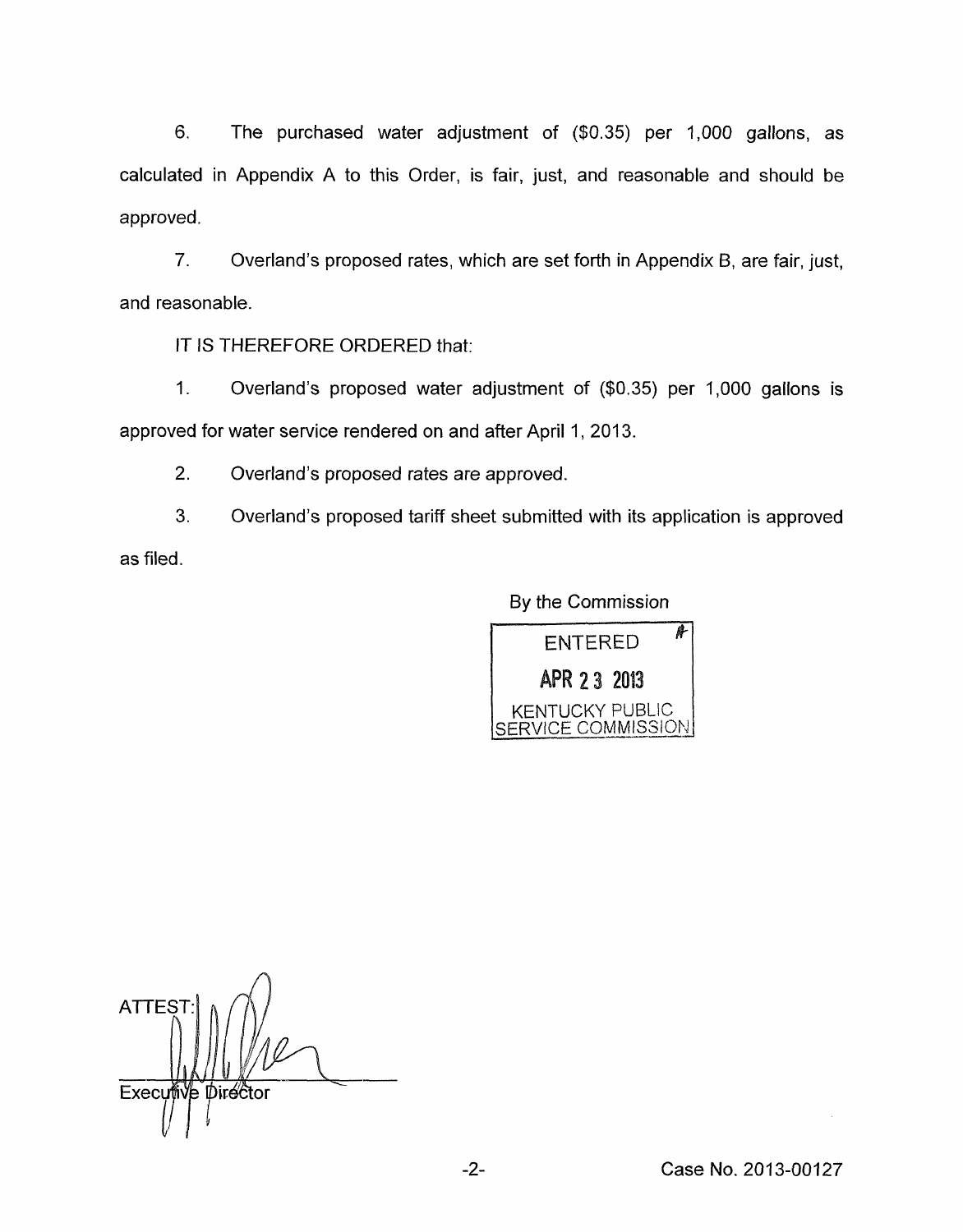## APPENDIX A

## APPENDIX TO AN ORDER OF THE KENTUCKY PUBLIC SERVICE COMMISSION IN CASE NO. 2013-00127 DATED 《APR 2 3 21

|                                                                        | New Rate                                 | <b>Base Rate</b>                         |
|------------------------------------------------------------------------|------------------------------------------|------------------------------------------|
| <b>Overland Development</b><br>Purchases in gallons<br>Volumetric rate | 6,380,400<br>\$4.39/1,000<br>\$28,009.96 | 6,380,400<br>\$4.69/1,000<br>\$29,924.08 |
| Decreased water cost                                                   |                                          | (\$1,914.12)                             |
| Decreased water cost<br>Divided by gallons sold/1,000                  |                                          | (\$1,914.12)<br>5,454,000<br>(\$0.3509)  |
| Purchased water adjustment factor                                      |                                          | (\$0.35) Per 1,000 Gallons               |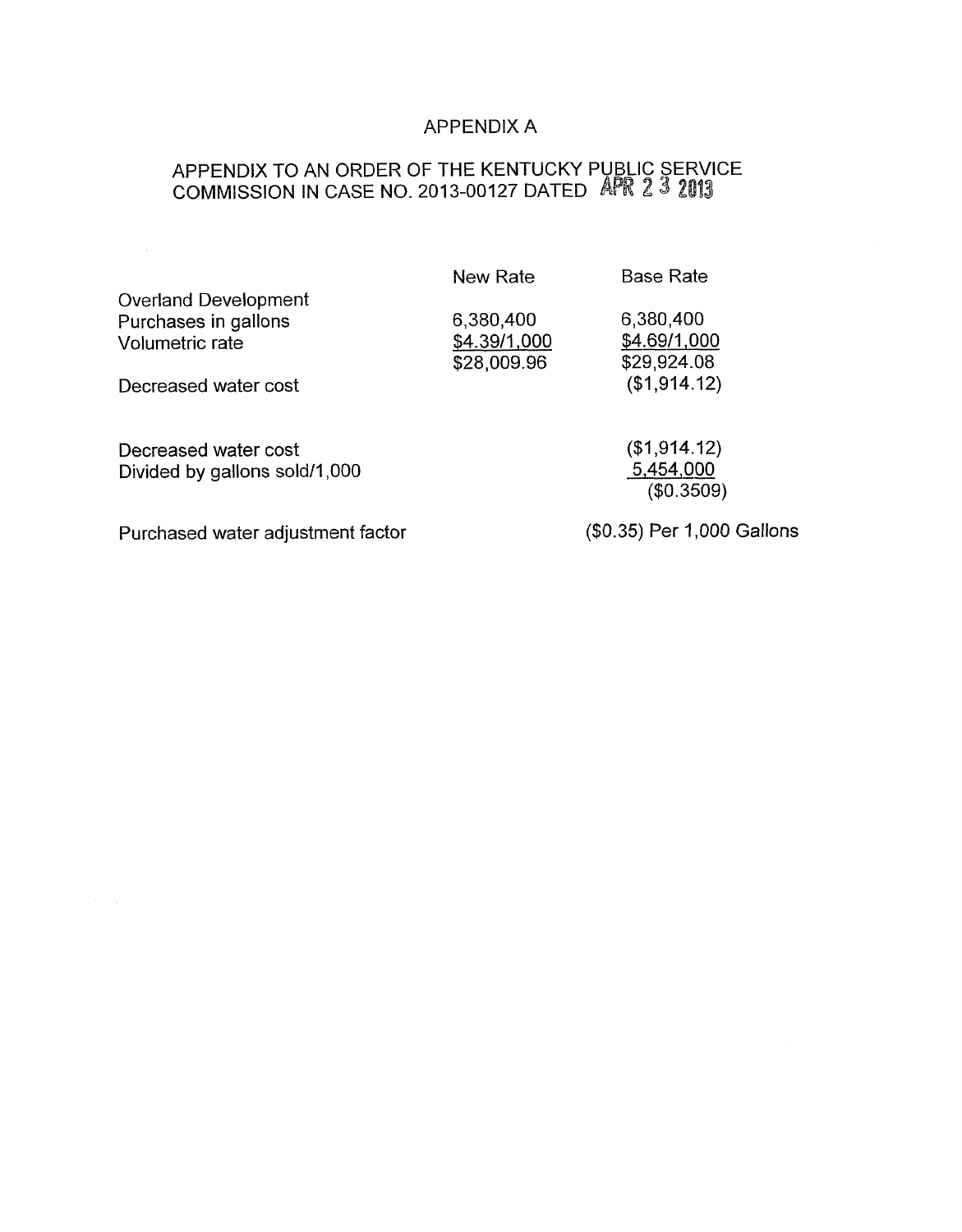## APPENDIX B

# APPENDIX TO AN ORDER OF THE KENTUCKY PUBLIC SERVICE COMMISSION IN CASE NO. 2013-00127 DATED APR 2 3 2013

The following rates and charges are prescribed for the customers in the area served by Overland Development, Inc. All other rates and charges not specifically mentioned herein shall remain the same as those in effect under authority of the Commission prior to the effective date of this Order

## **Monthly Water Rates**

### 5/8-1nch Meter

| First       | 2,000 Gallons  |
|-------------|----------------|
| <b>Next</b> | 8,000 Gallons  |
| <b>Next</b> | 20,000 Gallons |
| <b>Next</b> | 20,000 Gallons |
| All Over    | 50,000 Gallons |

| \$23.76 Minimum Bill   |
|------------------------|
| 9.15 Per 1,000 Gallons |
| 7.37 Per 1,000 Gallons |
| 6.43 Per 1,000 Gallons |
| 5.53 Per 1,000 Gallons |